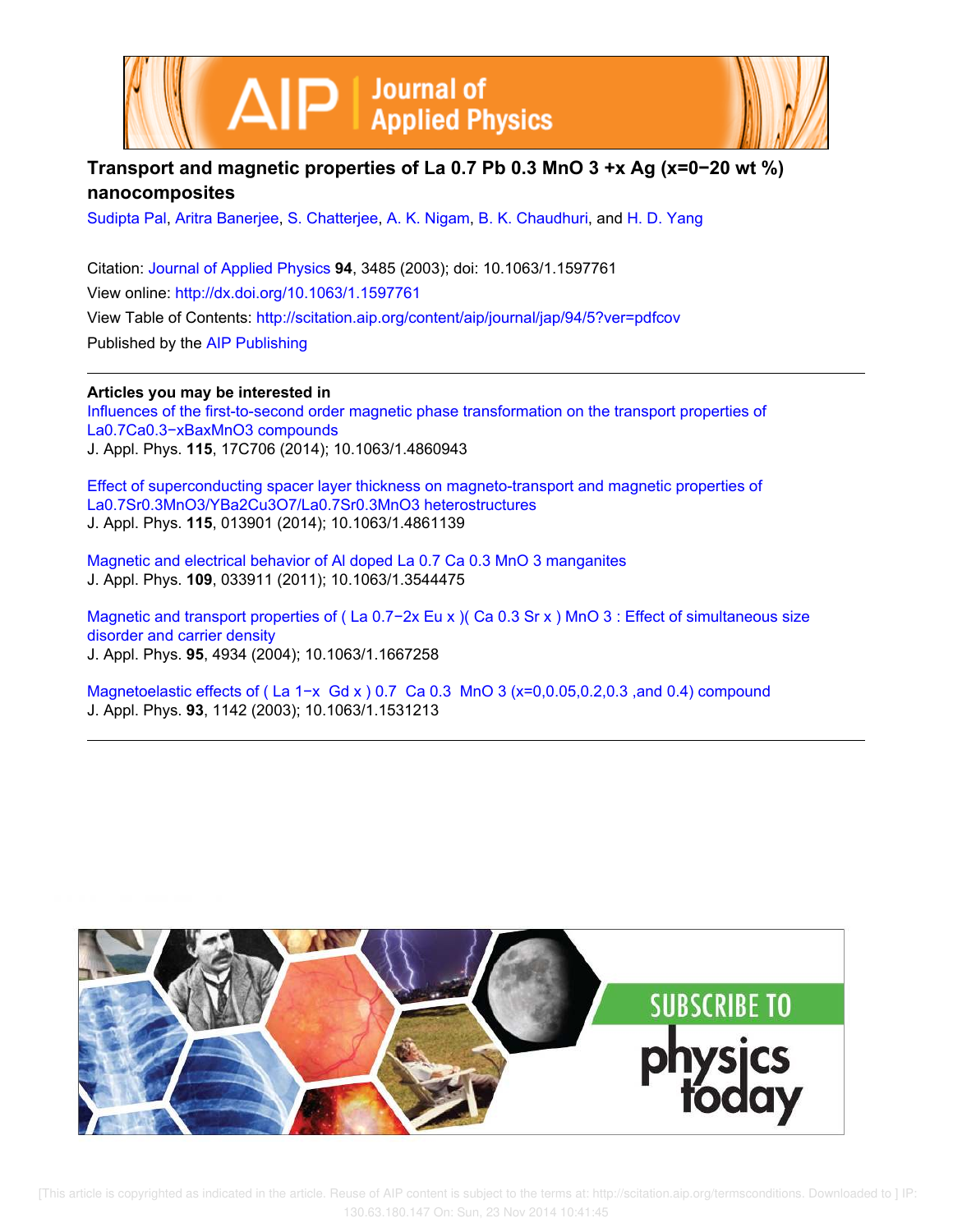# **Transport and magnetic properties of**  $\text{La}_{0.7}\text{Pb}_{0.3}\text{MnO}_3 + x \text{Ag}$  $(x=0-20 \text{ wt\%})$  nanocomposites

Sudipta Pal and Aritra Banerjee<sup>a)</sup>

*Department of Solid State Physics, Indian Association for the Cultivation of Science, Jadavpur, Kolkata-700 032, India*

S. Chatterjee and A. K. Nigam

*Department of CMP and MS, Tata Institute of Fundamental Research, Mumbai-400 004, India*

B. K. Chaudhuri<sup>b)</sup>

*Department of Solid State Physics, Indian Association for the Cultivation of Science, Jadavpur, Kolkata-700 032, India*

## H. D. Yang

*Department of Physics, National Sun Yat Sen University, Kaohsiung-804, Taiwan, Republic of China*

 $(Received 31 October 2002; accepted 10 June 2003)$ 

Magnetization and transport properties of  $\text{La}_{0.7}\text{Pb}_{0.3}\text{MnO}_3 + x \text{ Ag } (x=0-20 \text{ wt } \%)$  nanocomposites have been reported. In this Ag-containing colossal magnetoresistive (CMR)  $La<sub>0.7</sub>Pb<sub>0.3</sub>MnO<sub>3</sub>$ composite (referred to as CMR-Ag), conductivity  $(\sigma)$  and metal–insulator transition temperature  $(T_p)$  increase with increasing Ag. Electron microscopy and elemental mapping indicated a uniform distribution of Ag nanoparticles/clusters. The enhancement of  $T_p$  is accompanied by a reduction of the *c*-axis lattice constant. Coexistence of interfacial tunneling with intrinsic transport behavior has been observed at the grain boundaries in the samples with a higher ( $\geq 10$  wt %) Ag content. Due to the presence of nonmagnetic Ag in the ferromagnetic  $La_{0.7}Pb_{0.3}MnO_3$  material, dc magnetization decreases but the corresponding  $T_p$  increases. In the low-temperature  $(T < T_p)$  phase, resistivity data follow a  $T^2$  dependent behavior for the samples with higher Ag concentration ( $x \le 5$  wt %). On the other hand, for lower Ag( $\leq 5$  wt%) containing samples, a  $T^{2.5}$  dependent behavior is observed. This suggests the importance of both the electron–electron  $(T^2$  dependence behavior) and the electron–magnon  $(T^{2.5})$  dependence behavior) interactions for explaining low-temperature (*T*  $(T_p)$  transport data of the CMR-Ag nanocomposites. In the insulating (semiconducting) regime  $(T > T_p)$ , conductivity data follow the adiabatic polaron hopping conduction mechanism. Unlike the Ag free sample, the variable-range-hopping model is found to be inapplicable for the present Ag containing nanocomposites.  $\odot$  2003 American Institute of Physics. [DOI: 10.1063/1.1597761]

## **I. INTRODUCTION**

The colossal magnetoresistive  $(CMR)$  manganites of the type  $\text{Re}_{1-x}A_x \text{MnO}_3$  (Re= rare earth, A=Ca, Sr, Ba, or Pb) with a perovskite structure have drawn considerable interest in recent years. $1-5$  This is because of their striking electrical and magnetic properties as well as their technological importance. Various attempts are being made to understand the effect of nonmagnetic ion doping on the transport and magnetic properties in these manganites. It has been observed $6,7$ that the addition of nonmagnetic Ag in the polycrystalline films of a CMR material improves the microstructure of the surface, oxygen concentration, electrical, and magnetic homogeneities. The presence of Ag also reduces conduction noise. Earlier investigations indicated $8,9$  that Ag is one of the most suitable doping elements for improving superconducting properties of the bulk high  $T_C$  cuprate superconductor

[like  $YBa<sub>2</sub>Cu<sub>3</sub>O<sub>7</sub>(YBCO)$ ]. As the lattices of the YBCO-type superconductor did not accommodate Ag atoms, it was then concluded that Ag atoms segregated at the intergranular region moving out of the growing grains.<sup>10</sup> This ultimately enhances the grain-boundary conductivity with the improvement of oxygen concentration as well as the uniformity of the grain size in YBCO superconductor. Similar types of effects are also expected in the bulk CMR materials of our present investigation. It has also been reported recently $11-13$ that the introduction of a nonmagnetic or an antiferromagnetic impure phase into the ferromagnetic manganite matrix leads to an increase of the room-temperature magnetoresistance. This observation has also encouraged us to study the effect of nonmagnetic Ag addition into the ferromagnetic manganite matrix. It is noticed that preparation of uniform nanosize grains ( $\sim$ 20 nm or less) of the CMR material is possible with the addition of Ag. Since the addition of Ag highly influences the oxygen concentration in the lattice, grain size, nature of the grain boundary, the study of resistivity, and magnetization of the bulk CMR-Ag composite sample is, therefore, interesting.

a)Present address: Physical Metallurgy Section, Indira Gandhi Center for Atomic Research, Kalpakkam-603102, Tamilnadu, India.

b) Author to whom correspondence should be addressed; also at Department of Physics, National Sun Yat Sen University, Kaohsiung-804, Taiwan, ROC; electronic mail: sspbkc@mahendra.iacs.res.in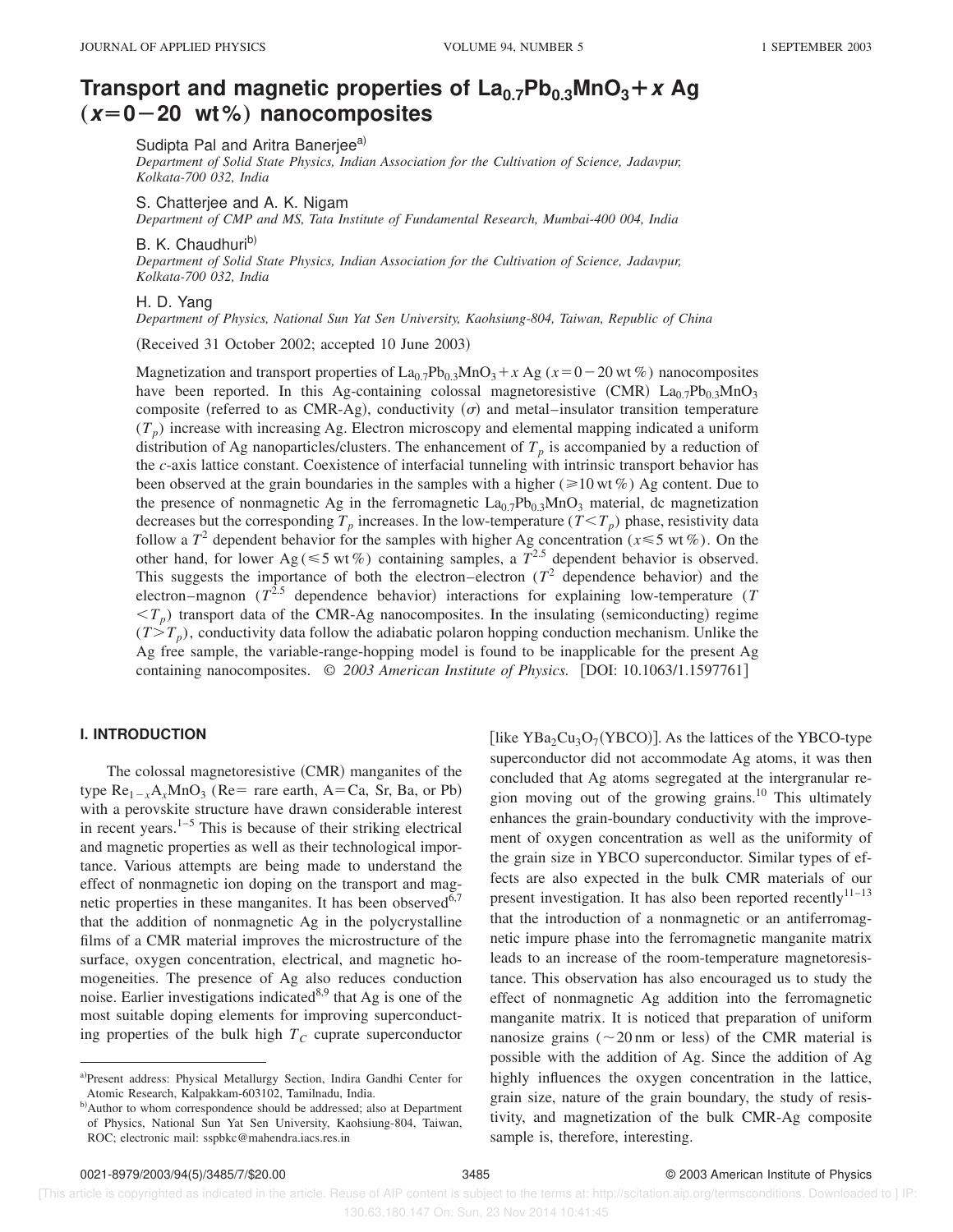For the study of a CMR-Ag nanocomposite, we have selected the well studied La–Pb–Mn–O-type CMR material showing<sup>1,4,5,14</sup> metal–insulator transition  $(MIT)$  near room temperature. We have prepared  $La<sub>0.7</sub>Pb<sub>0.3</sub>MnO<sub>3</sub>$  with the addition of different concentrations of Ag  $(0-20 \text{ wt } \%)$ . Structure, temperature dependent transport, and magnetic properties of all of these Ag  $(0-20 \text{ wt } \%)$  added composites have been studied. These composite samples show a small increase of grain size (from  $\sim$  17 to 20 nm) with a large increase of the corresponding MIT temperature  $T_p$ . The behavior of the higher ( $\geq 10$  wt %) Ag-containing samples is found to differ appreciably from that of the lower Agcontaining samples. For a better understanding of the transport mechanism in this ferromagnetic–nonmagnetic nanocomposite system, both in the low  $(T < T_p)$  and high (*T*  $>T_p$ ) temperature regions, conductivity data have been consistently analyzed using the appropriate theoretical models.

#### **II. EXPERIMENT**

A series of bulk polycrystalline  $La_{0.7}Pb_{0.3}MnO_3 + x Ag$  $(x=0-20 \text{ wt }\%)$  samples were prepared by conventional solid-state reaction method similarly to our earlier work.<sup>5</sup> High-purity (99.99%)  $La_2O_3$ , PbO,  $Mn(CH_3COO)_3$ , and  $AgNO<sub>3</sub>$  powders were mixed well in appropriate stoichiometric ratio and ground. The well-mixed powders were preheated at a temperature of 773 K for 6 h. Then, it was successively heated at 1073 K for 24 h and at 1173 K for 24 h with intermediate grindings. The pelletized samples were finally sintered at 1073 K for 12 h and then slowly furnace cooled to room temperature. All of the samples of different compositions were characterized by  $x$ -ray diffraction  $(XRD)$ studies with Cu  $K\alpha$  ( $\lambda$  = 1.541 Å) radiation. Temperature dependent resistivity and magnetoresistance of the samples were measured by standard four-probe technique in the temperature range of  $80-400$  K (maximum magnetic field used 1.5 T) similar to our earlier work.<sup>5</sup> Temperature was measured with an accuracy  $\pm 0.5$  K. The low-temperature magnetization of the sample (down to  $4 K$ ) was measured by a Vibrating Sample Magnetometer (Oxford instruments).

## **III. RESULTS AND DISCUSSION**

The XRD patterns of the Ag-containing composite samples are shown in Fig 1. It is found from Fig. 1 that for higher values of Ag concentrations  $(5 \text{ wt } \%)$ , some extra peaks of Ag appear along with the perovskite peaks. A microstructure similar to a  $La_{1-x}Ag_xMnO_3$  film was also reported by Tao *et al*. <sup>15</sup> The composite system of our present investigation is, however, different from the sample studied by Tao *et al*. <sup>15</sup> From the XRD patterns shown in Fig. 1, it also appears that Ag is present in the intergranular region $6$  in the form of nanoparticles/clusters. This is also visualized from the elemental mapping of a small region of the sample as shown in Fig. 2 for a typical sample with  $x=10$  wt % Ag. Figure 2 also shows the uniform distribution of Ag particle/ cluster in the sample. In its perovskite phase, the average grain size of the sample was estimated from the XRD data. For this purpose, we used the modified Scherrer relation viz.  $S = K\lambda/\beta \cos \theta$ , where  $\lambda = 1.541$  Å is the wavelength of the



FIG. 1. XRD patterns of  $La_{0.7}Pb_{0.3}MnO_3+x$  wt % Ag with *x* = 0, 10, and 20 wt %, respectively. The peaks due to Ag are marked with  $\Box$ .

Cu  $K\alpha$  radiation,  $\beta$  is the full width at half maximum  $(FWHM)$  of the XRD peak, and  $K$  is a constant depending on grain shape  $(=0.89,$  assuming circular grain). The estimated average grain size of the samples varied from 17–20 nm (depending on Ag concentrations) as shown in Table I. The average grain sizes of the Ag particle/clusters in different samples with  $\text{Ag} > 5$  wt % have also been estimated from the FWHM of the XRD peak of Ag. For all of these samples, the average size of the Ag grains is found to be about 20 nm, almost equal to the size of the CMR particles.

Figure 3 shows the thermal variation of magnetization at 5 kOe for the  $La_{0.7}Pb_{0.3}MnO_3+x$  Ag (*x*  $=0$ , 10, and 20 wt%) composite samples. It is seen that magnetization decreases with increasing Ag content. However, the Curie temperature  $T_C$  of the sample increases with an increase in Ag content (viz.  $T_C \sim 317 \text{ K}$ ,  $\sim 341 \text{ K}$ , and  $\sim$  361 K, respectively, for  $x=0$ , 10, and 20 wt % observed from the high-temperature magnetic measurement). The observed increase of  $T_c$  with the addition of Ag agrees well with other reported results. $8,9$ 

Figure 4 represents temperature dependent resistivity of the composites for different concentrations of Ag. Resistivity peak (at  $T_p$ ) of the Ag-free sample (viz. La<sub>0.7</sub>Pb<sub>0.3</sub>MnO<sub>3</sub>) is observed at 235 K, which is lower than that of the previously reported value ( $\sim$ 320 K). <sup>16,17</sup> This is due to smaller grain size  $(\sim 17 \text{ nm})$  of the sample of our present investigation. When the grain size is small enough, spin dependent tunneling may dominate in the transport mechanism. So the resistivity peak of the Ag-free  $La_{0.7}Pb_{0.3}MnO_3$  sample occurs far below the corresponding Curie temperature.<sup>18</sup> Resistivity of the sample decreases with the addition of silver and the corresponding  $T_p$  shifts to a higher-temperature region.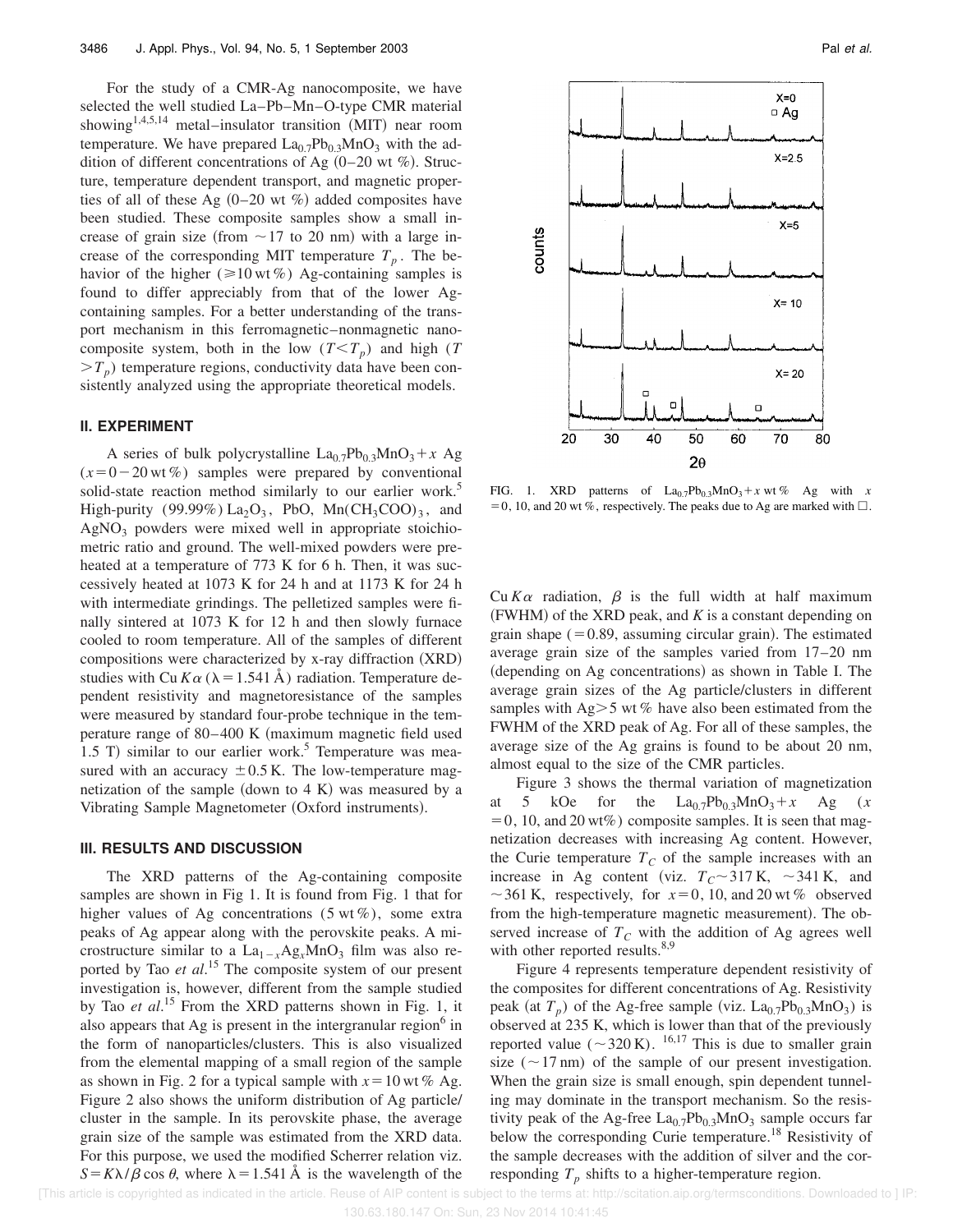





FIG. 2. Elemental mapping of Ag in a typical sample  $La_{0.7}Pb_{0.3}MnO_3$  $110$  wt % Ag showing uniform distribution of Ag cluster in sample (a). Scanning electron microscopy image of the sample in the same scale is given for reference (b).

It is well known<sup>5</sup> that the conductivity of the polycrystalline granular system increases with the corresponding increase of the grain size. But, in the present composite samples, the grain size does not vary appreciably with the addition of Ag. So, it is reasonable to assume that oxygen content of the grain might also be one of the key factors that would lead to the observed increase in conductivity. Previous



FIG. 3. Thermal variation of dc magnetization of  $(La_{0.7}Pb_{0.3}MnO_3)$  $+x$  wt % Ag) with  $x=0$ , 10, and 20 wt %, respectively, in magnetic field (B) 5 kOe.

studies on Ag-doped La-Ca-Mn-O films<sup>6</sup> and on bulk materials established the correlation between the oxygen content in the films and the higher values of  $T_p$ . It was also shown<sup>6</sup> that the increase of oxygen content resulted in a decrease of *c*-axis lattice parameter. We have also examined the structural change to infer the variation of the oxygen content of the present system. The crystal structure of Ag-free  $La_{0.7}Pb_{0.3}MnO_3$  sample is found to be rhombohedral (space group  $R\overline{3}C$  with a hexagonal unit cell) with lattice constants  $a = 5.5167$  Å and  $c = 13.4048$  Å. These values of lattice constants agree fairly well with those reported<sup>14</sup> earlier for a similar sample. In Fig. 5, the *c*-axis lattice parameters of the samples are shown as a function of  $T_p$ . It is seen from Fig. 5 that the enhancement of  $T_p$  is accompanied by a reduction of the *c*-axis lattice constant.

The behavior of the temperature dependent resistivity curve of the low  $Ag \left( \leq 10 \text{ wt } \% \right)$ -containing nanocomposite samples are quite different from that of the corresponding higher Ag ( $x = 10$  and 20 wt %)-containing samples. For the samples with higher Ag concentrations, the resistivity peak is observed at a much higher temperature ( $\sim$ 335 K for *x*  $=10$  and 20 wt %). A shoulderlike nature of the resistivity curve appears around the temperature  $T^*$  (say) which lies a little below  $T_p$  as shown in Fig. 4 for the sample with  $x$  $=10$  wt %. This behavior of the present nanocomposite samples, with higher Ag content, can be explained by considering the coexistence of interfacial tunneling and spinrelated intrinsic transport at the grain boundaries similar to

TABLE I. Grain size dependent transport parameters obtained from fitting the conductivity data of  $La_{0.7}Pb_{0.3}MnO_3 + x$  wt % Ag ( $x=0, 2.5, 5, 10,$  and 20) with Eq. (1).

| $x$ (wt %) Ag | Grain size <sup>a</sup> $S$ (in nm) | $\theta_D(K)$ | $v_0(Hz)$             | $E_n$ (meV) | $\sigma_0(S \text{ cm}^{-1})$ (at 300 K) |
|---------------|-------------------------------------|---------------|-----------------------|-------------|------------------------------------------|
| 0.0           | 17.7                                | 590           | $1.22 \times 10^{13}$ | 158.5       | $1.37 \times 10^{2}$                     |
| 1.25          | 18.0                                | 600           | $1.25 \times 10^{13}$ | 134.0       | $1.78 \times 10^{2}$                     |
| 2.5           | 18.3                                | 610           | $1.27 \times 10^{13}$ | 122.6       | $1.82 \times 10^{2}$                     |
| 5.0           | 20.6                                | 646           | $1.34 \times 10^{13}$ | 124.2       | $6.49 \times 10^{2}$                     |
| 10.0          | 20.8                                | 660           | $1.37 \times 10^{13}$ | 94.7        | $8.95 \times 10^{2}$                     |
| 20.0          | 19.3                                | 660           | $1.37 \times 10^{13}$ | 96.6        | $9.02 \times 10^{2}$                     |

<sup>a</sup>Average grain size measured from XRD

 <sup>[</sup>This article is copyrighted as indicated in the article. Reuse of AIP content is subject to the terms at: http://scitation.aip.org/termsconditions. Downloaded to ] IP: 130.63.180.147 On: Sun, 23 Nov 2014 10:41:45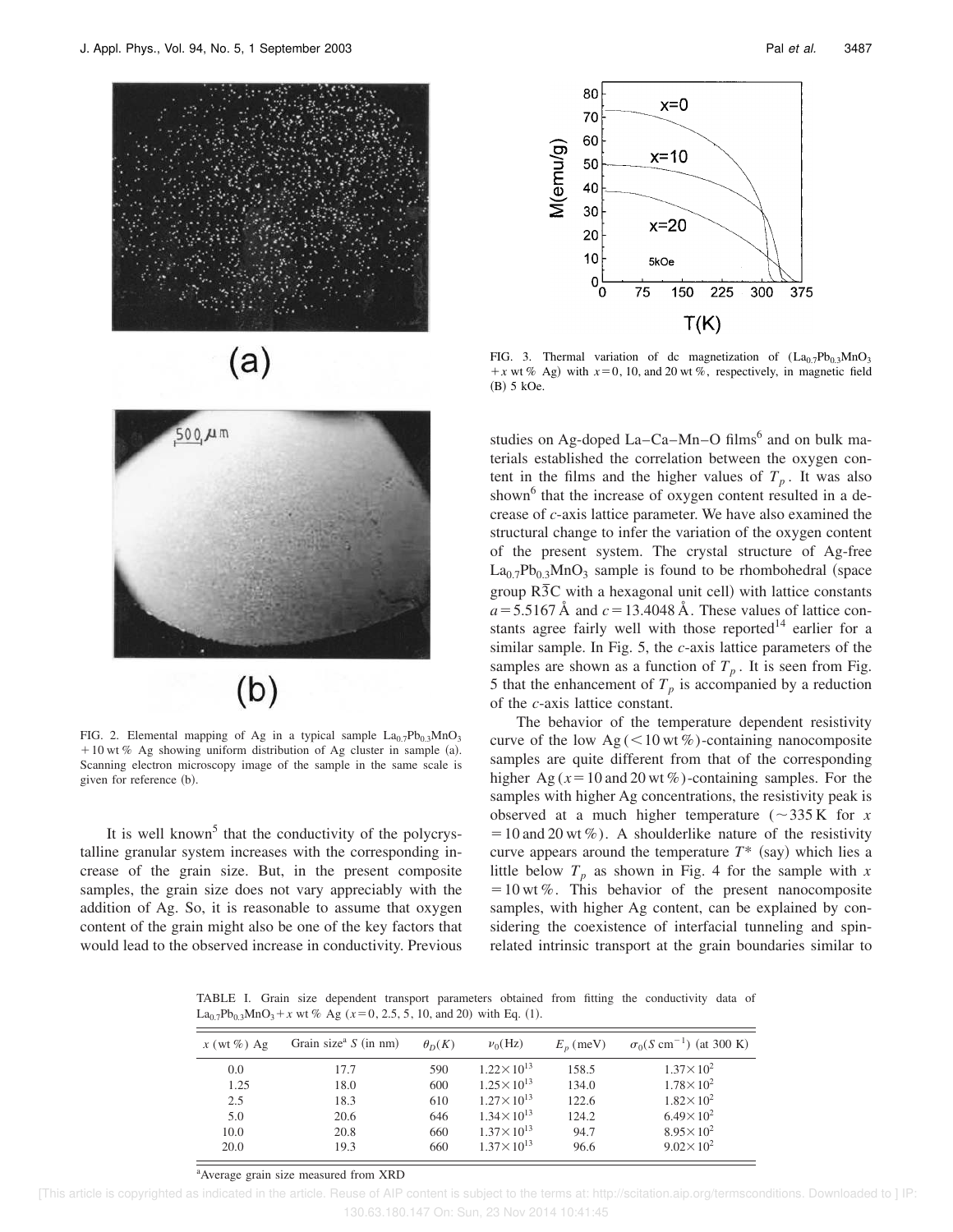

FIG. 4. Thermal variation of resistivity ( $\rho$ ) of La<sub>0.7</sub>Pb<sub>0.3</sub>MnO<sub>3</sub>+ x wt % Ag  $(x=0-20 \text{ wt } \%)$  showing MITs for all of the samples. Transition temperature is marked with a straight line. A typical nature of the curve just below  $T_p$  (indicated by  $T^*$ ) for the sample with higher Ag concentration, viz. 10 wt % and 20 wt % Ag indicates the existence of interfacial tunneling of conducting electron.

that reported in the earlier papers.<sup>18–20</sup> Previously, the shoulderlike nature had been observed<sup>18–20</sup> for a particular grain size. In our present system, this nature is, however, observed for samples with a particular Ag concentration (*x*  $=10$  wt %). The temperature dependent resistivity curve also indicates that with the decrease of scattering by the defects, as well as by the grain boundaries, the role of the spin-related intrinsic transport becomes more prominent. If Ag concentration is around 20 wt  $\%$ , conductivity is less than that of the previous one ( $x=10$  wt %, say) and the resistivity peak becomes sharper, which reflects the dominant effect of



FIG. 5. Linear variation of *c*-axis lattice constant with enhancement of  $T_p$  in  $La_{0.7}Pb_{0.3}MnO_3+x$  wt % Ag with  $x=0-20$  showing a reduction of *c*-axis lattice constant with an increase of silver concentration.



FIG. 6. MRR (MRR= $-(\rho_{1.5}-\rho_0)/\rho_0$ ) as a function of temperature for the samples  $La_{0.7}Pb_{0.3}MnO_3 + x$  wt % Ag with  $x=0, 2.5, 10,$  and 20. All of the samples show a peak around 320 K which arises due to magnetic ordering between  $Mn^{3+}$  and  $Mn^{4+}$ .

intrinsic double-exchange interaction. However, an elaborate investigation is needed to focus more light on this typical behavior of the nanocomposites.

The magnetoresistance ratio MRR  $[=-(\rho_{1.5T})$  $-\rho_{0T}/\rho_{0T}$  of the present nanocomposite sample shown in Fig. 6 indicates that the low-temperature ( $\sim$  80 K) MRR decreases with increasing Ag concentration. Except for the samples with  $x=2.5$  and 5 wt % Ag, the room-temperature  $(-300 \text{ K})$  MRR values are little lower than that of the corresponding Ag-free sample. It is worthwhile to mention here, that for the aforementioned two samples  $(i.e.,  $x$$  $=$  2.5 and 5 wt %), MIT also occurred near room temperature (Fig. 4). A small peak in the MRR (Fig. 6) curve around  $T_c$ is noticed for all of the samples. Interestingly, the corresponding peak temperatures of MRR curves do not show a significant change with the increase of Ag concentration (or grain size). The peak in the MRR curve arises due to the change in magnetic ordering (paramagnetic to ferromagnetic with the lowering of temperature) between  $Mn^{3+}$  and  $Mn^{4+}$ ions. This also indicates that the ratio  $Mn^{3+}/Mn^{4+}$  does not change with increase of Ag concentration in the samples.<sup>5</sup>

The conductivity data (Fig.  $7$ ) in the high-temperature  $(T>T_p)$  phase are well fitted with the small-polaronhopping  $(SPH)$  conduction mechanism.<sup>21</sup> According to this model, the expression for conductivity is given by

$$
\sigma(T) = \frac{\sigma_0}{T^n} \exp(-E_p / k_B T) = \frac{g_d e^2 \nu_0}{ak_B T^n} \exp(-E_p / k_B T),\tag{1}
$$

where *a* and  $E_p$  are, respectively, the jump distance and the activation energy of the polaron,  $v_0$  is the characteristic phonon frequency, and  $g_d$  is a constant that depends on the lattice structure.  $n=1$  indicates adiabatic hopping of polaron while for nonadiabatic hopping,  $n=3/2$ . To elucidate the nature of charge transport mechanism above the MIT temperature regime,  $ln(\sigma T)$  has been plotted as a function of 1000/T (Fig. 7). This plot shows Arrhenius behavior of the conductivity ( $\sigma$ ) in the semiconducting phase ( $T>T_p$ ). An indica-

 [This article is copyrighted as indicated in the article. Reuse of AIP content is subject to the terms at: http://scitation.aip.org/termsconditions. Downloaded to ] IP: 130.63.180.147 On: Sun, 23 Nov 2014 10:41:45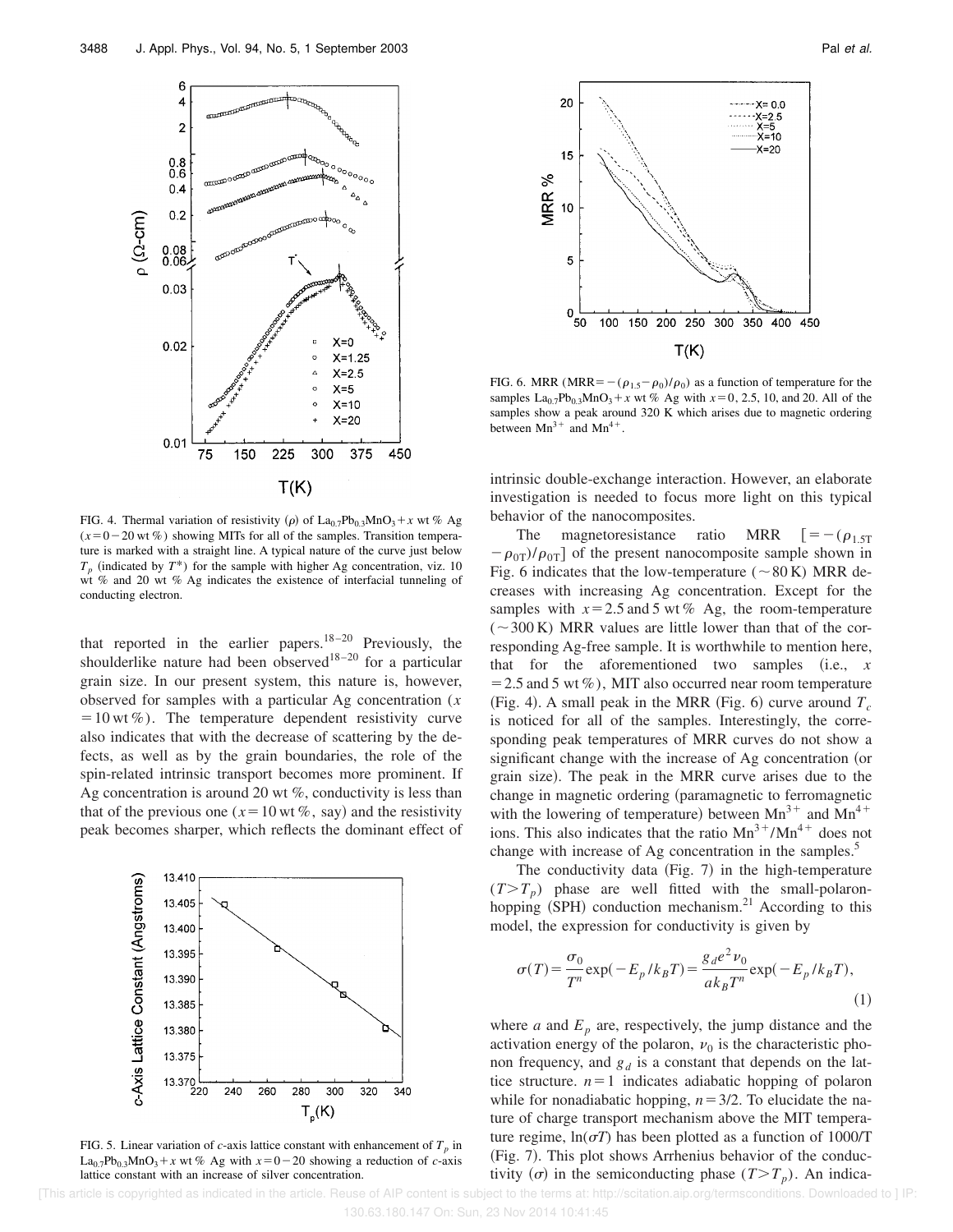

FIG. 7. Variation of  $ln \sigma T$  as a function of inverse temperature 1000/T for  $La_{0.7}Pb_{0.3}MnO_3 + x$  wt % Ag ( $x=0, 1.25, 2.5, 5, 10,$  and 20) above the respective, MIT, temperatures. Solid lines indicate the best fit of the experimental data with Eq.  $(1)$ .

tion about the nature of hopping (adiabatic or nonadiabatic) is obtained from the value of  $\sigma_0$  [Eq. (1)]. For adiabatic hopping, the prefactor  $(\sigma_0)$  approaches a typical value of  $6.99\times10^{2}$  Scm<sup>-1</sup> at  $kT=hv_{0}$  and for nonadiabatic  $\sigma_{0}$  is much smaller than the aforementioned critical value.<sup>22</sup> The estimated values of  $\sigma_0$ ( $\sim$ 10<sup>2</sup>) for all the composite samples of our present investigation given in Table I indicate that  $\sigma_0$ lies close to the theoretical limit given herein, which suggests adiabatic polaron-hopping conduction mechanism for all of the samples.

At a particular temperature, where the curve  $(in Fig. 7)$ shifts from its straight-line behavior, is usually noted as  $\theta_D/2$ (where  $\theta_D$  is the Debye temperature). The estimated values of  $\theta_D$  for the samples are shown in Table I. The characteristic phonon frequency  $v_0$  estimated from the relation  $k\theta_p = h v_0$ is also shown in Table I for comparison. It was shown earlier<sup>4,5</sup> that the region between  $T_p$  and  $\theta_p/2$  could be explained with variable-range-hopping (VRH) model for the Ag-free  $La_{0.7}Pb_{0.3}MnO_3$ . For the Ag containing samples, however, this region is found to be very small and VRH model cannot be applied. It is seen from Table I that the values of  $\theta_D/2$  shift toward  $T_p$  (as resistivity decreases and  $T_p$  increases with increase of Ag concentration). The SPH model  $[Eq. (1)]$  is found to fit the experimental conductivity data well for the entire high-temperature (above  $T_p$ ) range (semiconducting region). It is significant to note that for the Ag-containing nanocomposite sample where the MIT temperature is quite high ( $\sim$ 335 K), the VRH model becomes almost inapplicable. The SPH model is found be sufficient and the most suitable one for explaining the conductivity data above the MIT temperature. With the increase of Ag content in the samples, activation energy  $E_p$  [estimated from Eq.  $(1)$ ] decreases (Table I) and attains a minimum value for the sample with  $x=10$  wt % Ag. Improvement of intergranular connectivity by Ag addition caused the activation energy to decrease. Here, we must mention that the activation energy also decreases (increasing conductivity) with the application of magnetic field, which can be interpreted on the basis of the alignment of magnetic spins and, hence, the increase of conductivity.

On the other hand, conductivity data of all the samples in the low-temperature ferromagnetic regime  $(T < T_p)$  show metallic behavior (Fig. 4), and the data have been fitted with different theoretical expressions<sup>19,23–26</sup> to find the best-fitted one. From such a fitting, signatures of different types of interaction terms (viz., electron–electron, electron–magnon, or electron–phonon) are found to govern the transport mechanism in the low-temperature phase  $(T < T_p)$ . Temperature dependent resistivity data in this region, where the local ferromagnetic order is almost complete, have been fitted with

$$
\rho = \rho_{\alpha} + \rho_m T^m, \tag{2}
$$

where the temperature independent part  $\rho_{\alpha}$  is the resistivity due to domain, grain-boundary, and other temperature independent scattering mechanisms. The term  $\rho_{2.5}T^{2.5}$  [for *m*  $=$  2.5 in Eq. (2)] arises from the electron–magnon scattering process.<sup>19</sup> When  $m=2$  [Eq. (2)], the term  $\rho_2 T^2$  corresponds to an electron–electron scattering<sup>23</sup> process. We have attempted to fit the low-temperature data  $(T < T_p)$  with both the expressions obtained for  $m=2.5$  and 2.0. Interestingly, it is observed that the conductivity data of all of the samples with different Ag concentrations could not be fitted with a single expression of the form  $\rho = \rho_\alpha + \rho_2 T^2$  or  $\rho = \rho_\alpha$  $+\rho_{2.5}T^{2.5}$  (see Fig. 8). A critical analysis of the lowtemperature conductivity data indicates that for the highly Ag-doped samples (i.e.,  $x \ge 5$  wt % Ag), equation  $\rho = \rho_{\alpha}$  $+\rho_2 T^2$  fits the conductivity data well indicating the importance of electron–electron scattering. On the other hand, for lower Ag-doped samples ( $x=0, 1.25$ , and 2.5 wt %), the corresponding resistivity data are well fitted with the equation  $\rho = \rho_{\alpha} + \rho_{2.5} T^{2.5}$ , which indicates the importance of the electron–magnon scattering in the same low-temperature metallic phase. It was reported earlier<sup>4,19</sup> that the samples with larger values of  $\rho_{\alpha}$  (~1 ohm cm) followed the  $T^{2.5}$  dependent behavior, whereas the systems with much lower  $\rho_{\alpha}$ (~10<sup>-3</sup> ohm cm), followed a  $T^2$  dependence.<sup>27</sup> For the sample with  $x \ge 5$  wt % Ag, the estimated values of  $\rho_2$  (given in Table II) are comparable with those obtained earlier for the La<sub>1-x</sub>Sr<sub>x</sub>MnO<sub>3</sub> ( $x=0.2-0.4$ ) system.<sup>27</sup> But for the Agfree sample, the values of  $\rho_{2.5}(\sim 10^{-6})$  are comparable with those obtained for the  $\text{La}_{0.5}\text{Pb}_{0.5}\text{Mn}_{1-x}\text{Cr}_x\text{O}_3(x=0.0-0.5)^4$ and La<sub>2/3</sub>Ca<sub>1/3</sub>MnO<sub>3</sub> (Ref. 26) systems both having  $\rho_{\alpha}$  $\sim$  1 ohm cm. So, it can be said that in the low-temperature metallic phase  $(T \le T_p)$ , the scattering process changes from electron–magnon to electron–electron with the decrease of resistivity (due to the increase of Ag concentration). Here, we should also mention that electron–phonon interaction seemed to be not very important in the low-temperature regime. Typically, in metal, the strength of the electron– phonon interaction is such that  $\Delta \rho$  ( $\sim$ 300 K)[ $= \rho_{300K}$  $-\rho_{4.2K}$   $\leq$  100  $\mu\Omega$  cm. In metallic oxides,  $\Delta \rho$  (~300 K) is generally  $\leq 1-3$  *m* $\Omega$  cm. In the manganites, in the metallic region  $(T < T_p)$ ,  $\Delta \rho$   $(T_C)$ [ $= \rho_{300K} - \rho_{4.2K}$ ] is much larger. For example, in  $La_{1-x}Ca_xMnO_3$  and  $LaMnO_3$ , the observed values of  $\Delta \rho$  are  $\sim$  3 and 4 $\Omega$  cm, respectively. In the present Ag-containing La<sub>0.7</sub>Pb<sub>0.3</sub>MnO<sub>3</sub> system, this value of  $\Delta \rho$  is found to be greater than  $20-30$   $m\Omega$  cm (depending on Ag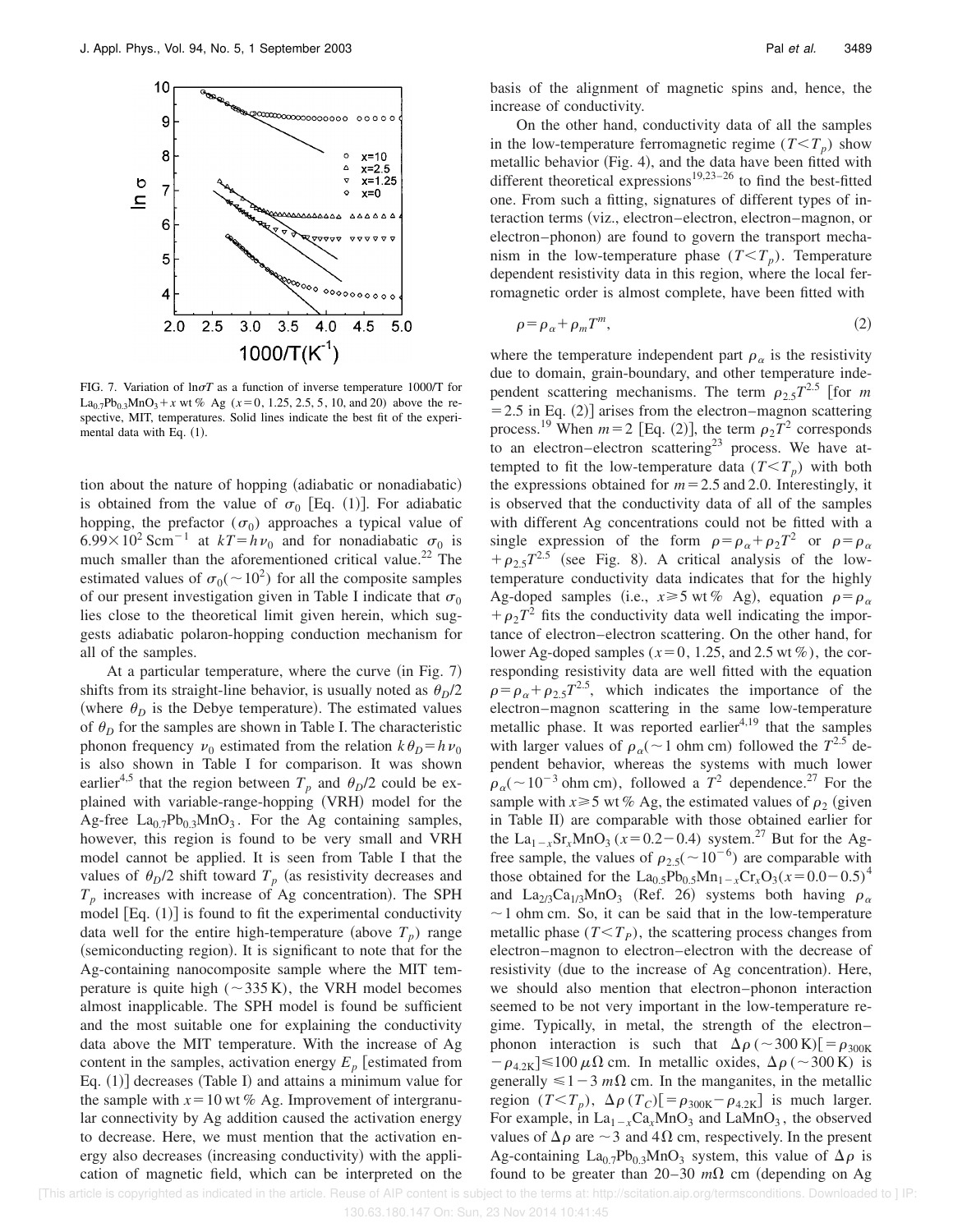

FIG. 8. Low-temperature resistivity data of two typical samples La<sub>0.7</sub>Pb<sub>0.3</sub>MnO<sub>3</sub>+x wt % Ag (for  $x=0$  and 20) fitted with the expression  $\rho_{\alpha} + \rho_2 T^2$  and  $\rho_{\alpha} + \rho_{2.5} T^{2.5}$  [Eq. (2)]. Solid lines indicate the best fit of the experimental data. The fitting lines show the first expression fits better for the samples with  $x=20$  wt %.

concentration), which is very large with respect to that of a typical metal. So one can disregard the importance of electron–phonon interaction for the explanation of temperature dependence of  $\rho$  in the low-temperature region: The best-fit parameters obtained from fitting the low-temperature conductivity data with Eq.  $(2)$  (for  $m=2$ ) are shown in Table II. One finds from Table II that  $\rho_{\alpha}$  decreases significantly with magnetic field. As the magnetic field increases, the size of the domain boundary decreases, and  $\rho_{\alpha}$  becomes smaller. The observed very small magnetic field dependence of  $\rho_2$  in the second term of Eq.  $(2)$ , which signifies electron–electron scattering process,<sup>28</sup> however, needs further explanation.

#### **IV. SUMMARY AND CONCLUSION**

In summary, we have studied the effect of Ag addition in the  $La_{0.7}Pb_{0.3}MnO_3$  polycrystalline samples with nanometer grain/cluster sizes ( $\sim$  17 – 20 nm). These samples are termed as CMR-Ag nanocomposites. Both resistivity and magnetization decrease with the addition of Ag, particularly for the samples with lower Ag concentrations (Ag $\leq$ 10 wt %). The

TABLE II. The values of the parameters obtained from fitting the lowtemperature  $(T < T_P)$  conductivity data with Eq. (2) (taking  $m = 2$ ) both in presence and in absence of magnetic field.

|             | $\rho_{\alpha}(\Omega \text{ cm})$ |         | $\rho_2(\Omega \text{ cm K}^2)$ |                       |  |
|-------------|------------------------------------|---------|---------------------------------|-----------------------|--|
| x wt % $Ag$ | $0.0$ T                            | $1.5$ T | $0.0$ T                         | 1.5T                  |  |
| 0.0         | 2.343                              | 1.766   | $40\times10^{-6}$               | $50 \times 10^{-6}$   |  |
| 1.25        | 0.384                              | 0.297   | $8.5 \times 10^{-6}$            | $8.41 \times 10^{-6}$ |  |
| 2.50        | 0.184                              | 0.149   | $5.1 \times 10^{-6}$            | $5.61 \times 10^{-6}$ |  |
| 5.00        | 0.066                              | 0.049   | $1.87 \times 10^{-6}$           | $1.9 \times 10^{-6}$  |  |
| 10.00       | 0.010                              | 0.008   | $2.93 \times 10^{-7}$           | $3.03 \times 10^{-7}$ |  |
| 20.00       | 0.009                              | 0.007   | $2.85 \times 10^{-7}$           | $2.93 \times 10^{-7}$ |  |

ferromagnetic Curie temperature of the sample increases with an increase of Ag concentration. The presence of Ag in the form of nanoclusters at the intergranular position improves the connectivity between different grains. The MIT temperature  $(T_p)$ , as well as grain size, increases with Ag addition. Moreover, intergrain conductivity and oxygen concentration of the samples also improved due to Ag addition and, as a consequence, conductivity of the nanocomposite increases. Above the MIT temperature, resistivity data follow adiabatic SPH conduction for all the samples. Unlike many other CMR materials, the VRH model is found to be not applicable in this region  $(T>T_p)$  for the CMR-Ag composites. In the low-temperature regime (below  $T_p$ ), the  $T^2$  dependence of the resistivity data is more prominent than the corresponding  $T^{2.5}$  dependence behavior, particularly for the samples with higher Ag  $(x>5 \text{ wt } \%)$  contents. This indicates that the electron–electron scattering  $(T^2$  dependence) dominates with the increase of Ag contents and, hence, with the decrease of resistivity. The thermal variation of resistivity data also shows that interfacial spin dependent-type tunneling appears for higher Ag-containing samples. A more elaborate study of this type of CMR nanocomposite would be interesting. Moreover, varying Ag concentration, both  $T_p$  and *T<sup>C</sup>* of the CMR-Ag nanocomposite samples could be varied over a wide range of temperature. This property might be important for technological application.

## **ACKNOWLEDGMENTS**

The authors acknowledge the Department of Science and Technology, Govt. of India for financial support to perform this work. One of the authors  $(B, K, C)$  also gratefully acknowledges the partial financial help from NSC, Taiwan, during his visit at the National Sun Yat Sen University.

- <sup>2</sup> J. M. D. Coey, M. Viret, and S. von Molnar, Adv. Phys. **48**, 167 (1999).
- <sup>3</sup> R. Mahendiran, S. K. Tiwary, A. K. Roychaudhuri, T. V. Ramakrishnan, R.
- Mahesh, N. Rangavittal, and C. N. R. Rao, Phys. Rev. B 53, 3348 (1996). <sup>4</sup>A. Banerjee, S. Pal, and B. K. Chaudhuri, J. Chem. Phys. **115**, 1550  $(2001).$
- <sup>5</sup>A. Banerjee, S. Pal, S. Bhattacharya, and B. K. Chaudhuri, J. Appl. Phys. 91, 5125 (2002).
- <sup>6</sup>R. Shreekala, M. Rajeswari, S. P. Pai, S. E. Lofland, V. Smolyaninova, K. Ghosh, S. B. Ogale, S. M. Bhagat, M. J. Downes, R. L. Greene, R. Ramesh, and T. Venkatesan, Appl. Phys. Lett. **74**, 2857 (1999).
- <sup>7</sup>N. Khare, U. P. Moharil, A. K. Gupta, H. K. Singh, and O. N. Srivastava, J. Appl. Phys. **89**, 3532 (2001).

<sup>&</sup>lt;sup>1</sup>R. Mahendiran, R. Mahesh, A. K. Roychaudhuri, and C. N. R. Rao, J. Phys. D 28, 1743 (1995).